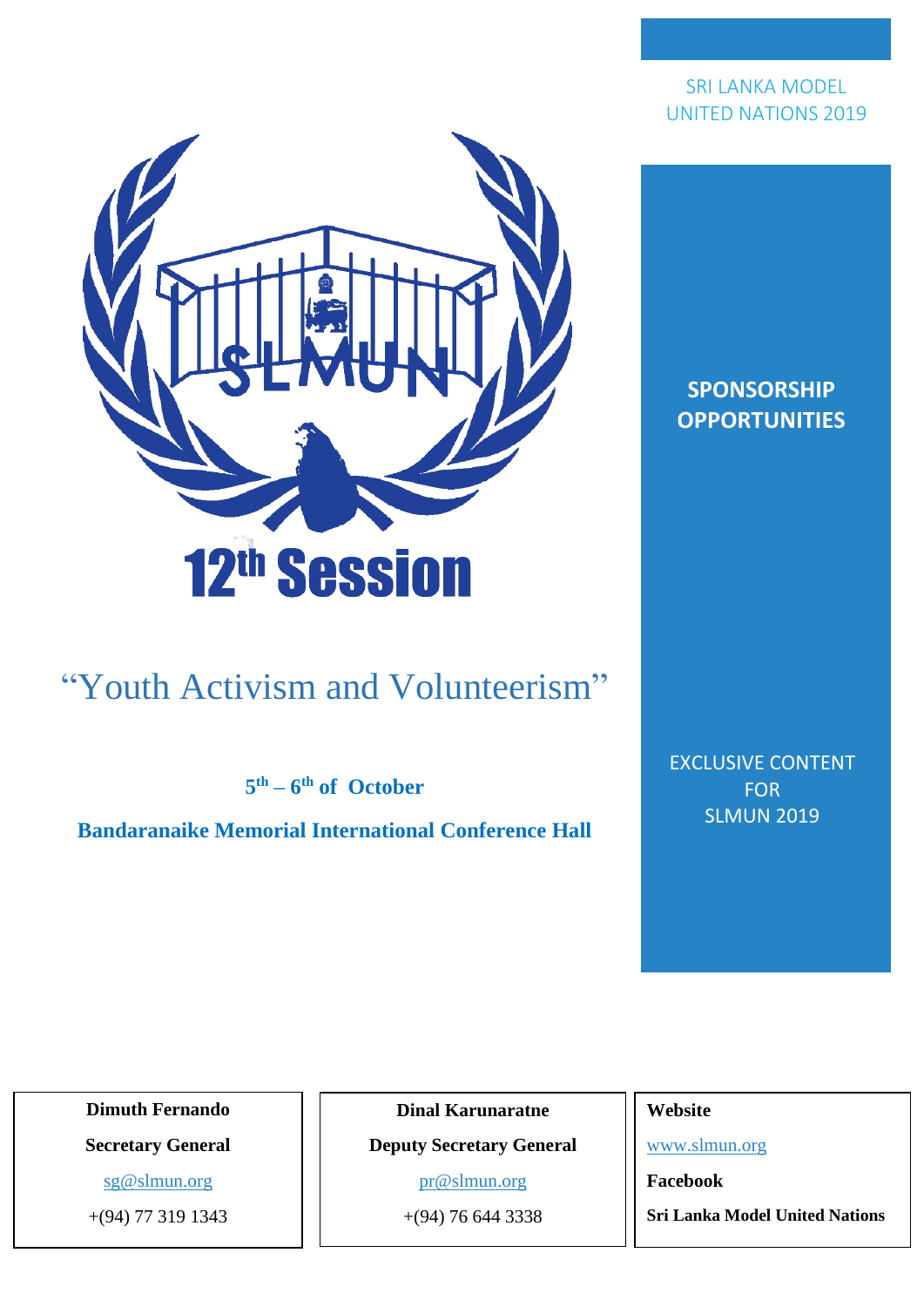#### A GLIMPSE OF SRI LANKA MODEL UNITED NATIONS

### **What is SLMUN?**

**Sri Lanka Model United Nations is one of Asia's largest and most recognized student-run simulation of the United Nations**, registered under the Education Outreach Program of the United Nations and endorsed by the Ministry of Education of Sri Lanka as well as The United Nations Educational, Scientific and Cultural Organization (UNESCO) This Year's Conference is its 12<sup>th</sup> session and is scheduled for operation from the **5 th of October to the 6 th of October 2019 at the Bandaranaike Memorial International Conference Hall, Sri Lanka.**

Model United Nations conferences give students the unique opportunity to represent different countries in simulations of different real UN (and Non- UN) committees discussing and debating a vast array of pressing topics and finally drawing solutions to issues that plague our world, all within the structure of the United Nations and following its procedures.

SLMUN 2019 marks 15 years (SAARC (2005 -2007) and SLMUN (2008-2019) of creating a diplomatic forum for future leaders. This year we hope to expand our conference to accommodate a delegation from every province and continent. We believe it is at this conference that delegates will be moulded to face and ameliorate the global issues which they will inherit from their predecessors whilst garnering the abilities in leadership and compromises it entails.

Having such an illustrious legacy, SLMUN had its humble beginnings as a simulation of the SAARC back in 2005. The change from the SAARC simulation to the simulation of the UN took place in the year 2008. Since then, the conference has grown exponentially, annually bringing together close upon 1000 Sri Lankan delegates from across the country and an ever-increasing number of foreign delegates to one single venue, to discuss, negotiate and reach consensus on world issues that affect their futures. It is an open forum for students from the ages of 13 to 21 years. This makes it the most representative youth Model UN Conference in South Asia

Operating under the theme "Youth Activism and Volunteerism" SLMUN 2019 strives to cultivate the next generation of thinkers and young leaders to be more aware and vocal of world issues that will impact them and their future. To do this SLMUN 2019 will engage the next generation to be proactive I the fields of both activism and volunteering, we believe that this effort will help transition the youth of this generation into informed and caring citizens of the world.

Furthermore, at SLMUN we believe that to initiate change we must go beyond just words and it is for this reason that we are actively engaging in community welfare initiatives through our CSR branch; the one world Volunteers, which gives delegates the opportunity to engage in community service.

We believe that a conference of this nature bares the potential to launch the careers of future diplomats, humanitarians and advocates. Essentially - the leaders of tomorrow. This conference gives the youth the opportunity to be actively involved in discussing and attempting to solve prevalent crises from around the world. Students will also learn the skills of leadership, negotiation, debate and compromise in a practical and well moderated environment.



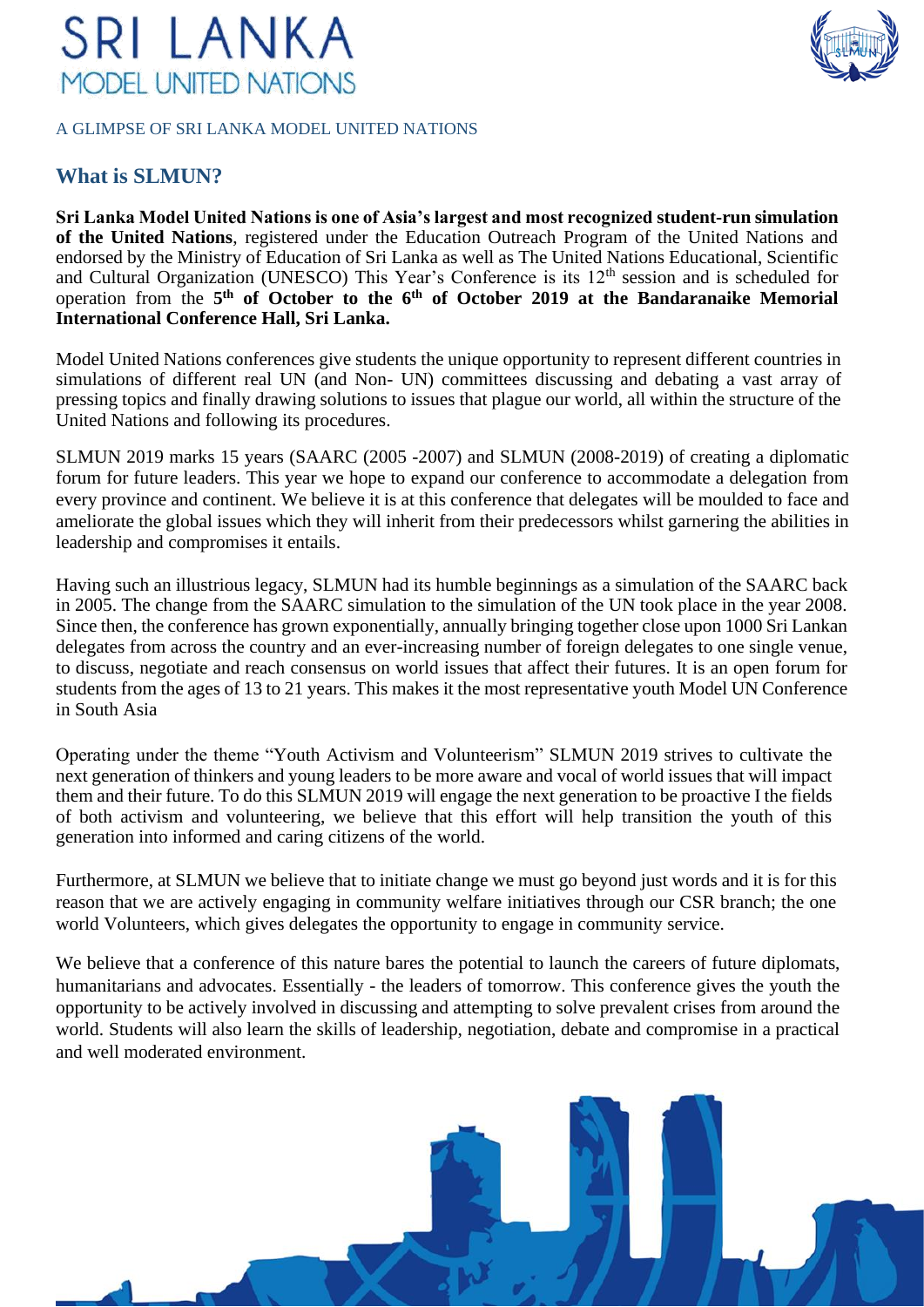

### **WHY SHOULD YOU BE OUR SPONSOR?**

Companies have discovered a Business sponsorship to be a powerful tool in strengthening their brand equity through effective visibility, whilst actively participating in enhancing the profound principle in the modern marketing ethics; people, profit and planet – better known as the triple bottom line.

**As an organization with a long-standing reputation, sponsoring SLMUN 2019 provides you with an ideal platform to communicate with a variety of youth segments not only from Sri Lanka but around the globe, enabling you to position and target with an appropriate message and enlarge the customer base.** Moreover, the event participants are typically high-level decision makers representing various MUN Clubs from their respective schools who are exposed to a formal debating and decision-making atmosphere, providing businesses in search for prospects with a promise of advocacy, with the best environment.

By joining hands with us as a sponsor, your company is given a rare opportunity; to be intimately exposed to a classified group of global youth community. The event provides a relaxed and social framework enabling opportunities to build and develop strategic relationships and expand your network, that can be ultimately turned in to a competitor advantage, through retention and loyalty.

Partnering with us also gives you the opportunity to help the community, as a portion of each sponsorship received shall be donated or used for a charitable cause, through our CSR branch, the one world volunteers.

A conference of this magnitude requires substantial financial and resource assistance. By partnering with us, your organization too will benefit as this is an opportunity to both market your organization as well as gather market information. Your sponsorship in aid of this conference will guarantee it to be yet another success, which will greatly empower the youth, who are the future of this world.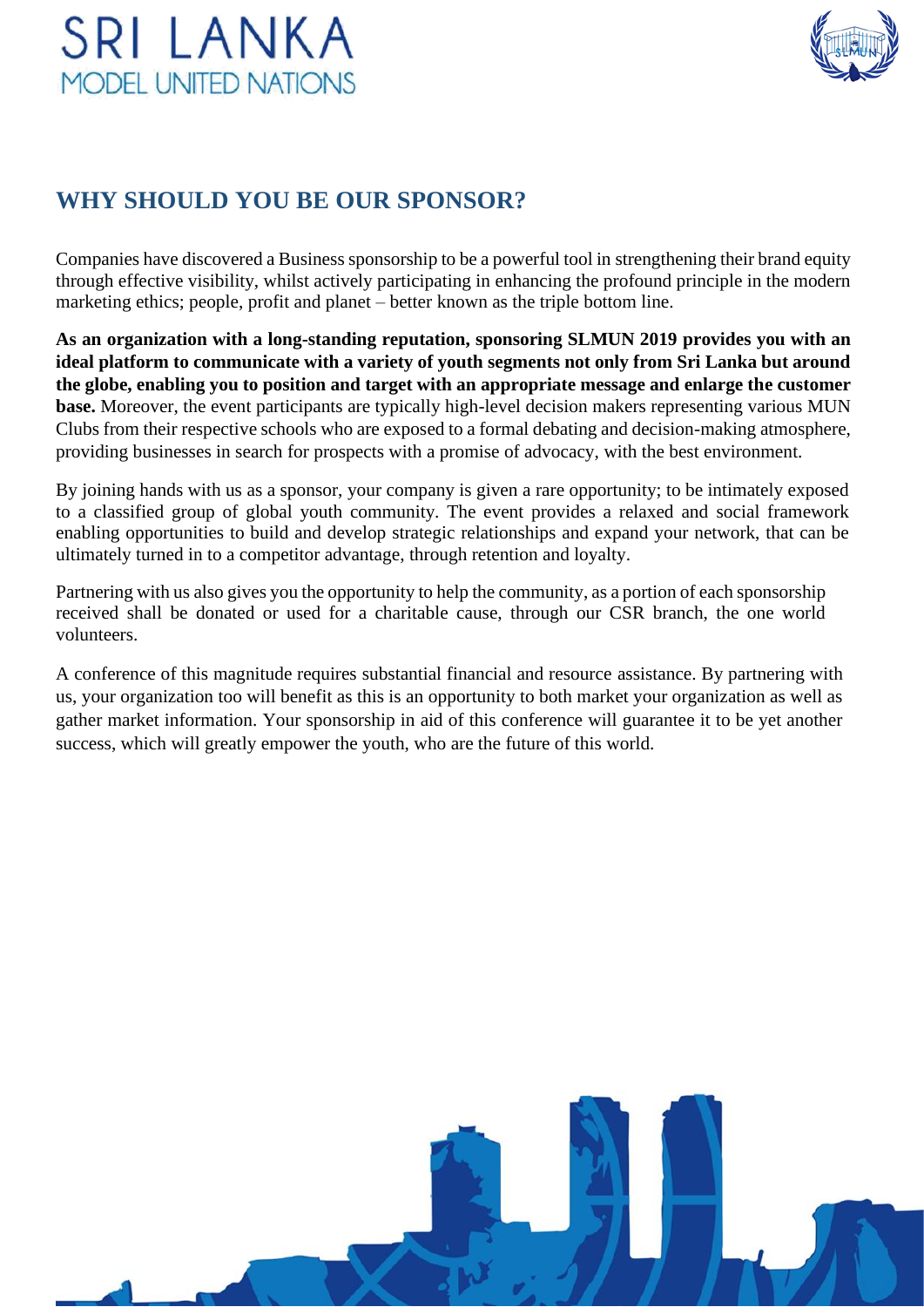

### Avenues of Sponsorship

#### **Publicity for SLMUN 2019 conference**

### **Average number of annually participants: 800 – 1000 (Majority between 13 – 21 years old) Mainly local Students (from all over Sri Lanka) and International Delegates (participants)**

Various channels and events will be used to publicize the event and also give maximum exposure to our sponsors.

#### **Newspapers, Magazines and Online Articles**

Articles will be featured in popular newspapers, magazines and online news websites carrying details of the event and other programs in the months leading up to the event.



#### **Presentations at Educational Institutions**

Informative presentations outlining all necessary and important details of the Conference will be carried out at major educational as part of our outreach.

#### **Physical Advertising Media (Banners/Posters)**

Official promotional posters for the Conference carrying sponsor and co-sponsor logos will be on put up around Colombo city. Sponsor banners will also be displayed at events leading up to conference depending on the packages.

#### **Web and Social Media Coverage**

Significant publicity and event awareness is garnered through social media. We routinely publicize/engage the event as well as its corporate sponsors on Facebook, Instagram and Twitter. Any sponsors partnerships will be announced via post on our pages.

In doing so we ensure coverage reaches many teenagers and young adults that make up our principal audience. Prominent endorsements and their social media status updates regarding the conference across a wide cross section of our target audience.



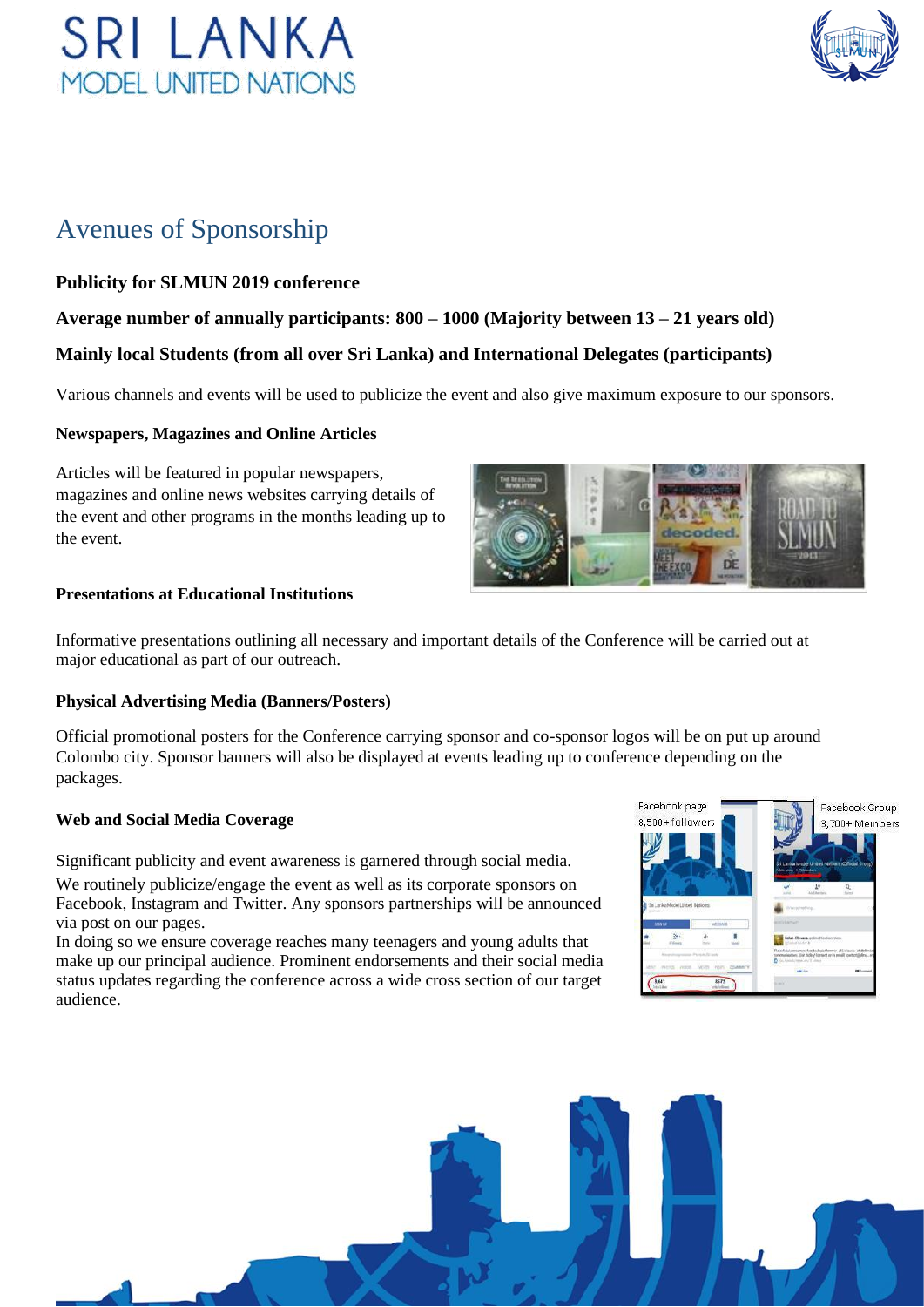

#### **Shout-outs during the Conference Proceedings**

Special mentions will be made of sponsors and co-sponsors headlining the event whenever announcements or shout-outs are made, during the event.

#### **Big Screen TV/Projector Advertising**

A large electronic screen or projector featured at the Conference will frequently display advertisements and other information regarding the event proceeding and its sponsors. Certain sponsors are welcome to provide us specialized advertisements that they would wish to display during the conference.

#### **Promotional Booths**

Sponsors are welcome to purchase stalls at the conference that may be used to publicize their business and its activities. (**Due to BMICH's rules, only sponsors promoting non-consumable items will be allowed to have a stall**)

#### **T-Shirts, Instant Photos and Other Merchandise**

T-shirts and other merchandise available for purchase by any participant will comprise of the logos of sponsors in a large and attractive format bound to catch the eye of any onlooker. Placement of the sponsor will depend on the package purchased.

Photos of participants taken with a backdrop (that displays the logos of all the sponsors) are instantly printed on the days of conference together with the SLMUN logo, also displays the logos of the major sponsors.



The size of the logo and its placement depends on the sponsorship package purchased. Platinum sponsors logo will be featured in the water mark of all conference photographs being uploaded online.

#### **Regional Workshops and the Outreach Programme.**

As is custom, the SLMUN committee will be conducting regional workshops to promote conference and train potential participants. These workshops are often accompanied by our sponsors and partners to spread their message across. Material given to or presentations used for participants can contain the logos of certain sponsors. During the  $11<sup>th</sup>$  Session of SLMUN more than 15 workshops were completed around the Island.



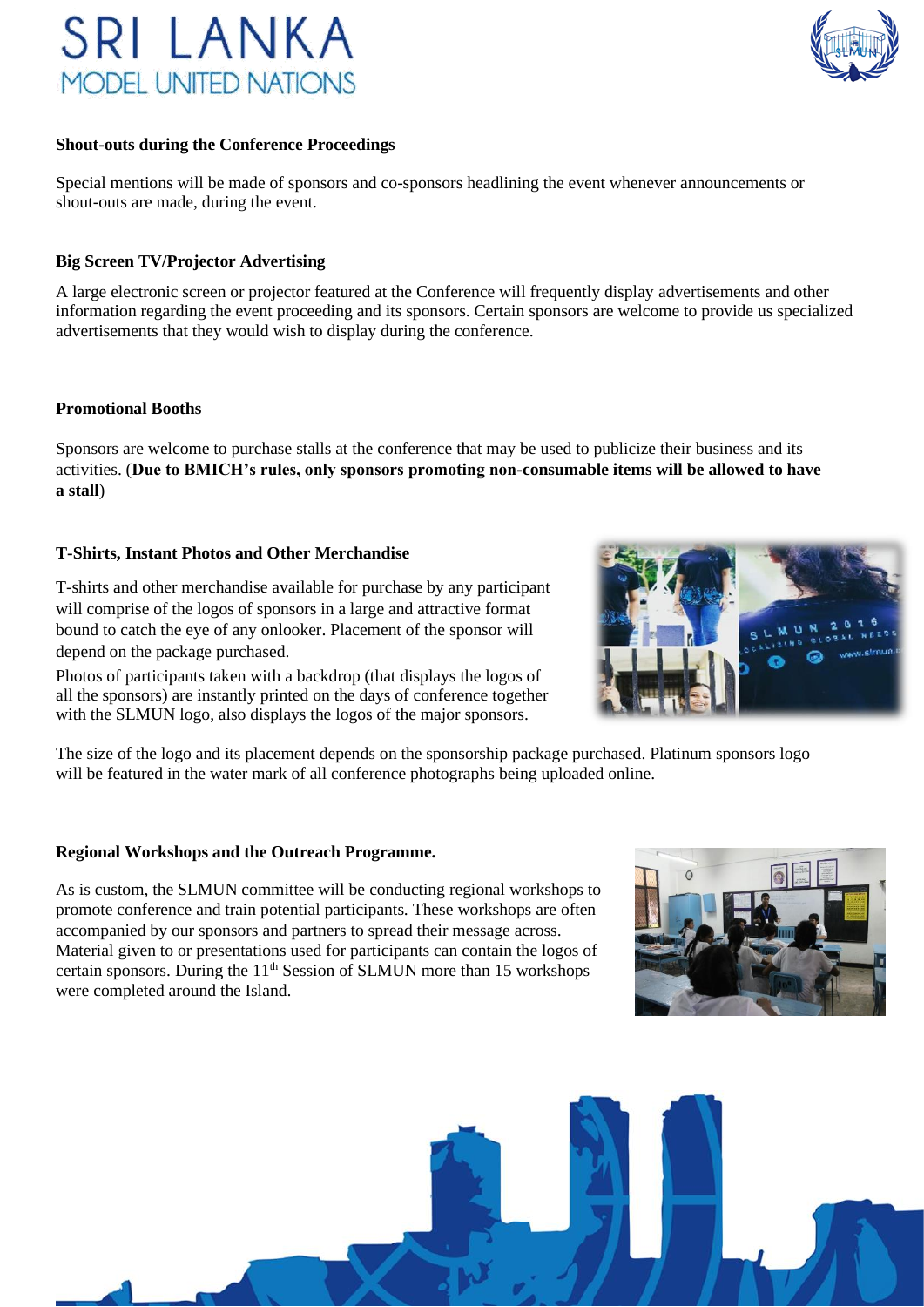#### **Main Workshop**

SLMUN main workshop will be held in a prominent High school or higher education institute in Colombo, where delegates are invited to attend a workshop on conference committees and programs. Special partners may do a presentation at the workshop depending on relevance.

#### **Practice Debates**

SLMUN holds two pre-conference practice debates in preparation for conference. All participants registered to attend conference are required to attend at least two of these Debates. Practice debates are generally held at a prominent high school in Colombo. Special sponsors may be allowed to have a limited amount of promotional material at the venue in the form of banners or presentation. (This is dependent on the venue granting permission).

#### **Press conference**

A pre-conference press release will be organized by SLMUN. Presentation of dummy Cheques by main sponsors will be broadcasted by media partners. A back drop featuring SLMUN logos, partner logos and sponsor logos will be displayed prominently behind the panel.

















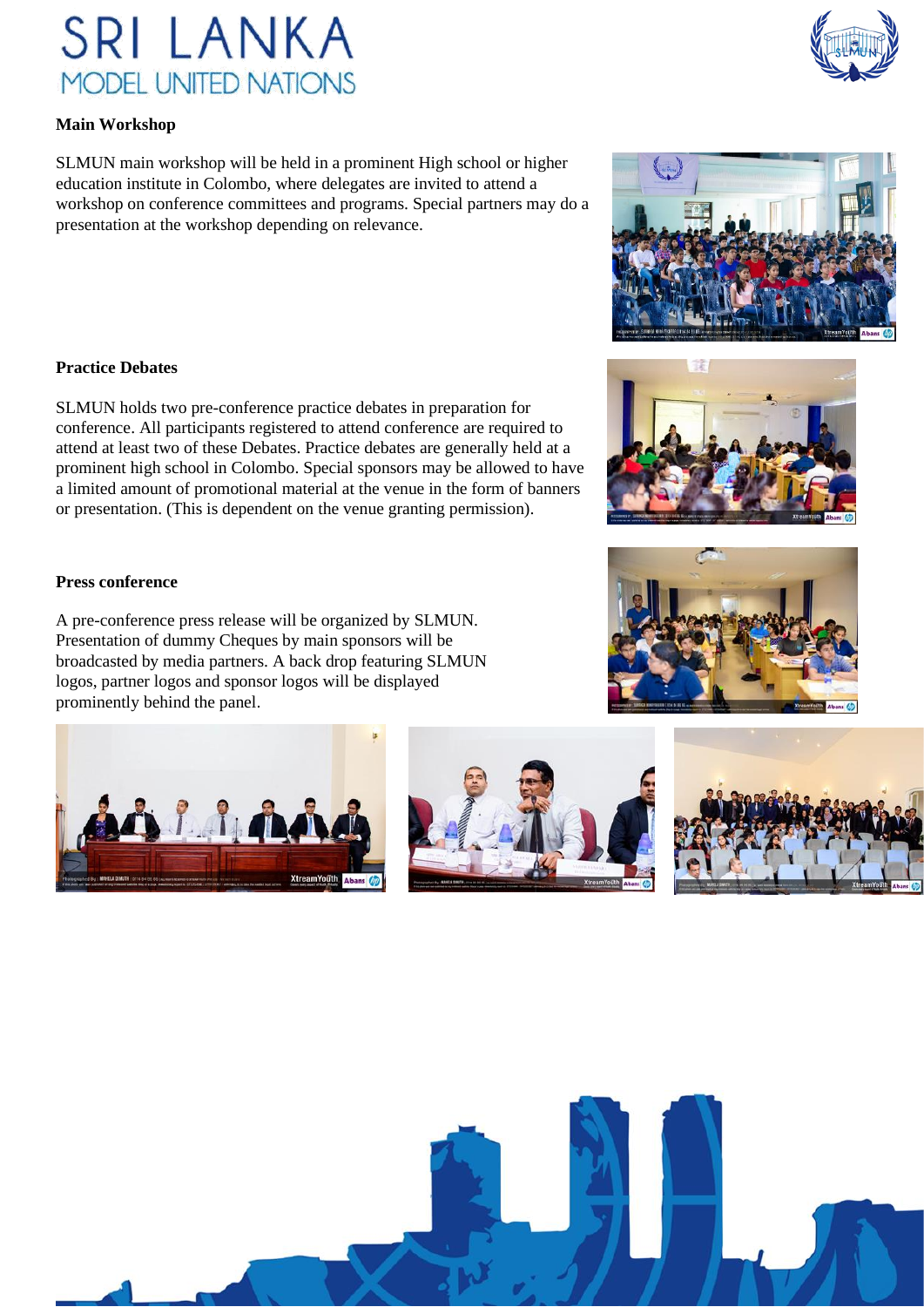

| <b>SPONSOR OPPORTUNITY</b>                                                         | ENTITLEMENTS TO BENEFITS AND EXPOSURE |                     |                       |  |  |
|------------------------------------------------------------------------------------|---------------------------------------|---------------------|-----------------------|--|--|
|                                                                                    | <b>PLATINUM</b><br><b>SPONSOR</b>     | <b>GOLD SPONSOR</b> | <b>SILVER SPONSOR</b> |  |  |
|                                                                                    | 1,000,000                             | 500,000             | 300,000               |  |  |
|                                                                                    | (MAXIMUM OF ONE                       | <b>(MAXIMUM)</b>    | (MAXIMUM OF           |  |  |
|                                                                                    | <b>PLATINUM</b>                       | OF TWO GOLD         | <b>TWO SILVER</b>     |  |  |
|                                                                                    | SPONSOR)                              | SPONSORS)           | SPONSORS)             |  |  |
| DISSEMINATIONOF SLMUN 2018 MEDIA RELEASE ON                                        |                                       |                     |                       |  |  |
| PROMINENT TELEVISION, RADIO AND PRINT                                              |                                       |                     |                       |  |  |
| <b>MEDIA</b>                                                                       | Yes                                   | <b>YES</b>          | <b>YES</b>            |  |  |
| BANNERS ON THE 3 DAYS OF CONFERENCE, PRACTICE DEBATES,                             |                                       |                     |                       |  |  |
| DELEGATE SOCIALS AND                                                               |                                       |                     |                       |  |  |
| <b>OUTSTATION WORKSHOPS</b>                                                        | <b>UNLIMITED</b>                      | Total 7             | Total 5               |  |  |
| CREATION OF AN ENTRANCE TUNNEL WITH THE SPONSOR                                    |                                       |                     |                       |  |  |
| LOGO, SLMUN LOGO ETC.                                                              | <b>YES</b>                            |                     |                       |  |  |
| PRIORITY INVITATION STATUS FOR ALL SLMUN EVENTS (I.E.                              |                                       |                     |                       |  |  |
| WORKSHOPS, PRACTICE DEBATES,                                                       |                                       |                     |                       |  |  |
| <b>CONFERENCE DATES)</b>                                                           | <b>YES</b>                            | <b>YES</b>          | <b>YES</b>            |  |  |
| OPPORTUNITY FOR STALLS AT THE WORKSHOP AND PRACTICE                                |                                       |                     |                       |  |  |
| DEBATE DATES (3 DAYS)                                                              | <b>UNLIMITED</b>                      | YES (1 STALL ONLY)  |                       |  |  |
| ACKNOWLEDGEMENT ON THE SLMUN WEBSITE, OFFICIAL<br>FACEBOOK PAGE, OFFICIAL FACEBOOK |                                       |                     |                       |  |  |
| <b>GROUP</b>                                                                       | <b>YES</b>                            | <b>YES</b>          | <b>YES</b>            |  |  |
| PERMISSION TO PUBLISH A FEATURED ARTICLE ABOUT THE                                 |                                       |                     |                       |  |  |
| SPONSOR AND SPONSORSHIP ON THE                                                     |                                       |                     |                       |  |  |
| <b>BLOG SLMUN WEBSITE AND MAGAZINE</b>                                             | <b>YES</b>                            | <b>YES</b>          | <b>YES</b>            |  |  |
| SPONSOR ADVERTISEMENT (INNER COVER PAGE)/ ARTICLE IN                               |                                       |                     |                       |  |  |
| THE SLMUN BULLETIN OF THE 2                                                        |                                       |                     | YES (SPONSOR AD       |  |  |
| PRACTICE DEBATES AND DAYS OF CONFERENCE                                            | <b>YES</b>                            | <b>YES</b>          | ONLY)                 |  |  |
|                                                                                    |                                       |                     | YES (SPONSOR AD       |  |  |
| SPONSOR ADVERTISEMENT (INNER COVER PAGE)/ ARTICLE IN                               |                                       |                     |                       |  |  |
| THE SLMUN MAGAZINE                                                                 | <b>YES</b>                            | <b>YES</b>          | ONLY)                 |  |  |
| DISPLAY SPONSOR LOGO ON THE PROGRAMME LETTERHEAD                                   |                                       |                     |                       |  |  |
| AND PROMOTIONAL BROCHURES                                                          | <b>YES</b>                            |                     |                       |  |  |
| GRANTED RIGHTS TO DISPLAY, "PROUD SPONSOR OF SLMUN                                 |                                       |                     |                       |  |  |
| 2019" ON THE OFFICIAL WEBSITE                                                      | <b>YES</b>                            |                     |                       |  |  |
| GRANTED RIGHTS TO DISPLAY. "PROUD SPONSOR OF SLMUN                                 |                                       |                     |                       |  |  |
| 2019" ON THE OFFICIAL LETTERHEAD                                                   | <b>YES</b>                            |                     |                       |  |  |
| GRANTED RIGHTS TO DISPLAY, "PROUD SPONSOR OF SLMUN                                 |                                       |                     |                       |  |  |
| 2019" ON THE OFFICIAL EMAIL                                                        |                                       |                     |                       |  |  |
| <b>SIGNATURE BLOCK</b>                                                             | <b>YES</b>                            |                     |                       |  |  |
| GRANTED RIGHTS TO DISPLAY, "PROUD SPONSOR OF SLMUN                                 |                                       |                     |                       |  |  |
| 2019" ON THE OFFICIAL<br><b>NEWSLETTERS</b>                                        | <b>YES</b>                            |                     |                       |  |  |
| GRANTED RIGHTS TO DISPLAY, "PROUD SPONSOR OF SLMUN                                 |                                       |                     |                       |  |  |
| 2019" ON CONFERENCE VEHICLES                                                       | <b>YES</b>                            |                     |                       |  |  |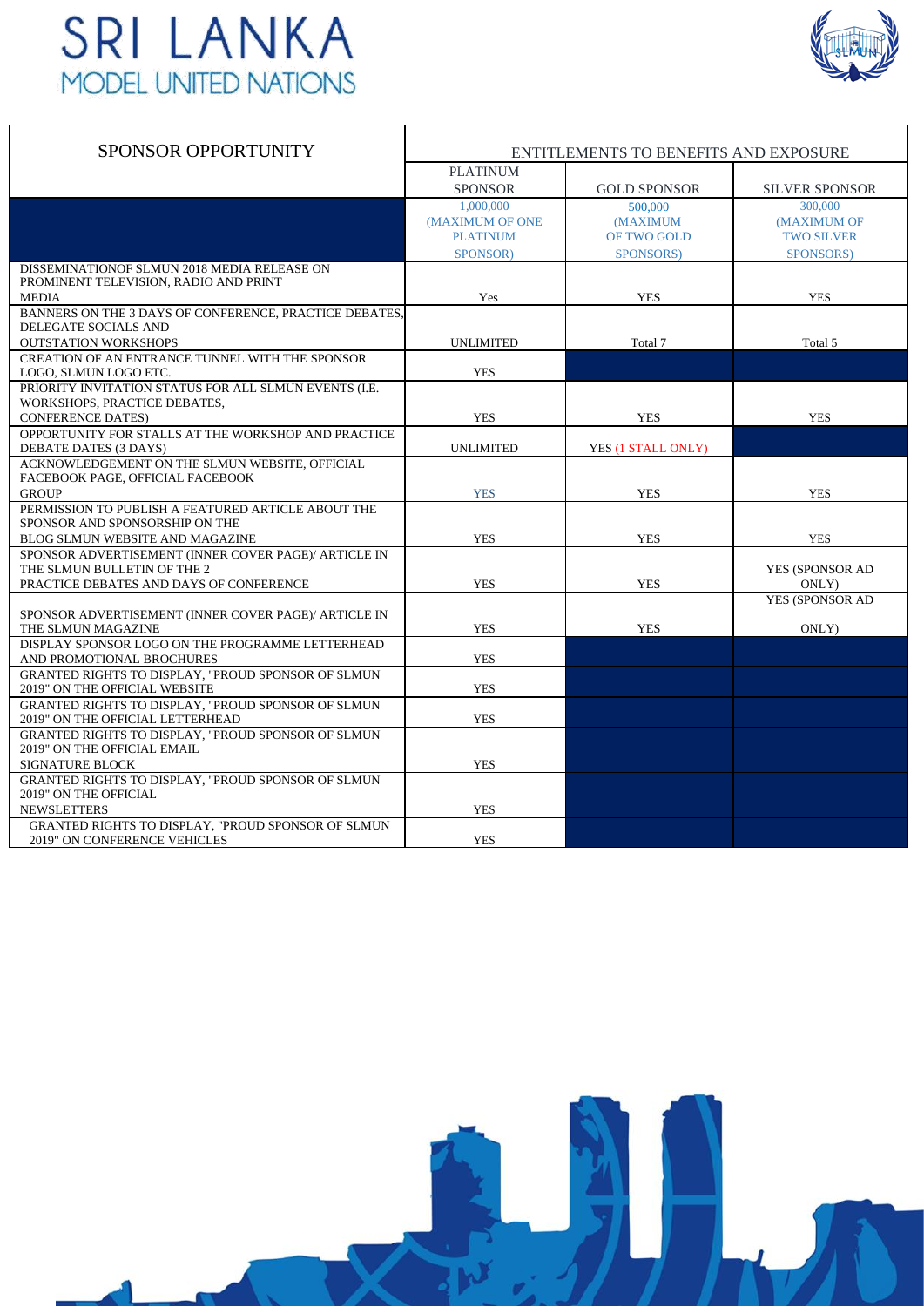

| <b>SPONSOR OPPORTUNITY</b>                                                                       | ENTITLEMENTS TO BENEFITS AND EXPOSURE |                               |                                   |
|--------------------------------------------------------------------------------------------------|---------------------------------------|-------------------------------|-----------------------------------|
|                                                                                                  | <b>PLATINUM</b>                       |                               |                                   |
|                                                                                                  | <b>SPONSOR</b>                        | <b>GOLD SPONSOR</b>           | <b>SILVER SPONSOR</b>             |
|                                                                                                  | 1,000,000                             |                               |                                   |
|                                                                                                  | (MAXIMUM OF                           | 500,000 (MAXIMUM              | 300,000 (MAXIMUM                  |
|                                                                                                  | <b>ONE PLATINUM</b><br>SPONSOR)       | OF TWO GOLD<br>SPONSORS)      | <b>OF TWO SILVER</b><br>SPONSORS) |
| <b>AT THE PRESS CONFERENCE</b>                                                                   |                                       |                               |                                   |
|                                                                                                  |                                       |                               |                                   |
| CEREMONY TO MARK THE INITIAL SPONSORSHIP CHEQUE                                                  | <b>YES</b>                            | <b>YES</b>                    | <b>YES</b>                        |
| PANEL REPRESENTATION AT PRESS CONFERENCE                                                         | <b>YES</b>                            | <b>YES</b>                    | <b>YES</b>                        |
| OPPORTUNITY FOR MEDIA COVERAGE AND PHOTOGRAPHIC EVIDENCE TO BE USED IN<br><b>THE</b>             |                                       |                               |                                   |
| SPONSOR'S MARKETING MATERIALS AND SLMUN MARKETING MATERIALS                                      | <b>YES</b>                            | <b>YES</b>                    | <b>YES</b>                        |
|                                                                                                  |                                       |                               |                                   |
| <b>AT THE CONFERENCE</b>                                                                         |                                       |                               |                                   |
| RECOGNITION OF THE COMPANY MANAGEMENT AT OPENING AND CLOSING                                     |                                       |                               |                                   |
| <b>CEREMONIES</b>                                                                                | <b>YES</b>                            | <b>YES</b>                    | <b>YES</b>                        |
| RIGHTS TO DISPLAY A SINGLE VIDEO ADVERTISEMENT AT THE OPENING CEREMONY                           | <b>YES</b>                            | <b>YES</b>                    | YES (OR CLOSING                   |
|                                                                                                  | <b>YES</b>                            | YES (A SINGLE                 | CEREMONY)                         |
| RIGHTS TO DISPLAY TWO VIDEO ADVERTISEMENTS AT THE CLOSING CEREMONY                               |                                       | VIDEO)<br>YES (1 MINUTE, ONCE |                                   |
| RIGHTS TO DISPLAY A SINGLE CLIP (1 MINUTE), TWICE A DAY IN EACH COMMITTEE                        | <b>YES</b>                            | IN EACH)                      |                                   |
| RIGHTS TO DISPLAY A SINGLE CLIP (1 MINUTE) IN 6 SELECTED COMMITTEES EACH                         |                                       |                               |                                   |
| <b>DAY</b>                                                                                       | <b>YES</b>                            | <b>YES</b>                    | <b>YES</b>                        |
| PROMOTIONAL MATERIAL INCLUDED IN DELEGATE PACKS                                                  | <b>YES</b>                            | <b>YES</b>                    | YES (MAXIMUM OF 1)                |
| DISPLAY OF SPONSOR LOGO ON DELEGATE MATERIAL (FILES, NOTEPADS).<br><b>APPLICABLE EXCLUSIVELY</b> |                                       | YES (FILES &                  | YES (FILES &                      |
| <b>FOR PLACARDS</b>                                                                              | <b>YES</b>                            | NOTEPADS ONLY)                | NOTEPADS ONLY)                    |
|                                                                                                  |                                       |                               | YES (1 STALL ONLY                 |
| OPPORTUNITY FOR STALLS AT BMICH ON THE 2 DAYS OF CONFERENCE                                      | <b>UNLIMITED</b>                      | YES (1 STALL ONLY)            | FOR 1 DAY)                        |
| DISPLAY OF SPONSOR LOGO ON THE RED-CARPET BACKDROP                                               | <b>YES</b>                            | <b>YES</b>                    | <b>YES</b>                        |
| OPPORTUNITY TO PROVIDE EQUIPMENT, SERVICES AND TECHNOLOGY AS PART OF                             |                                       |                               |                                   |
| <b>THE</b><br>SPONSORSHIP DURING THE EVENT                                                       | <b>YES</b>                            | <b>YES</b>                    | <b>YES</b>                        |
|                                                                                                  | <b>YES</b>                            |                               |                                   |
| PERMISSION TO PRESENT COMPLIMENTARY PRIZES AT THE EVENT                                          |                                       | <b>YES</b>                    | <b>YES</b>                        |
| COMPANY REPRESENTATIVE TO PRESENT AWARDS AT THE CLOSING CEREMONY                                 | <b>YES</b>                            | <b>YES</b>                    | <b>YES</b>                        |
| VISIBILITY AND RECOGNITION AMONG SPONSORS DURING THE EVENTS                                      | <b>HIGHEST</b>                        | <b>HIGHER</b>                 | <b>HIGH</b>                       |
| <b>ADDITIONAL OPTIONS ON NEGOTIATION OF TERMS AND CONDITIONS</b>                                 | <b>AVAILABLE</b>                      | <b>AVAILABLE</b>              | <b>AVAILABLE</b>                  |
|                                                                                                  |                                       |                               |                                   |